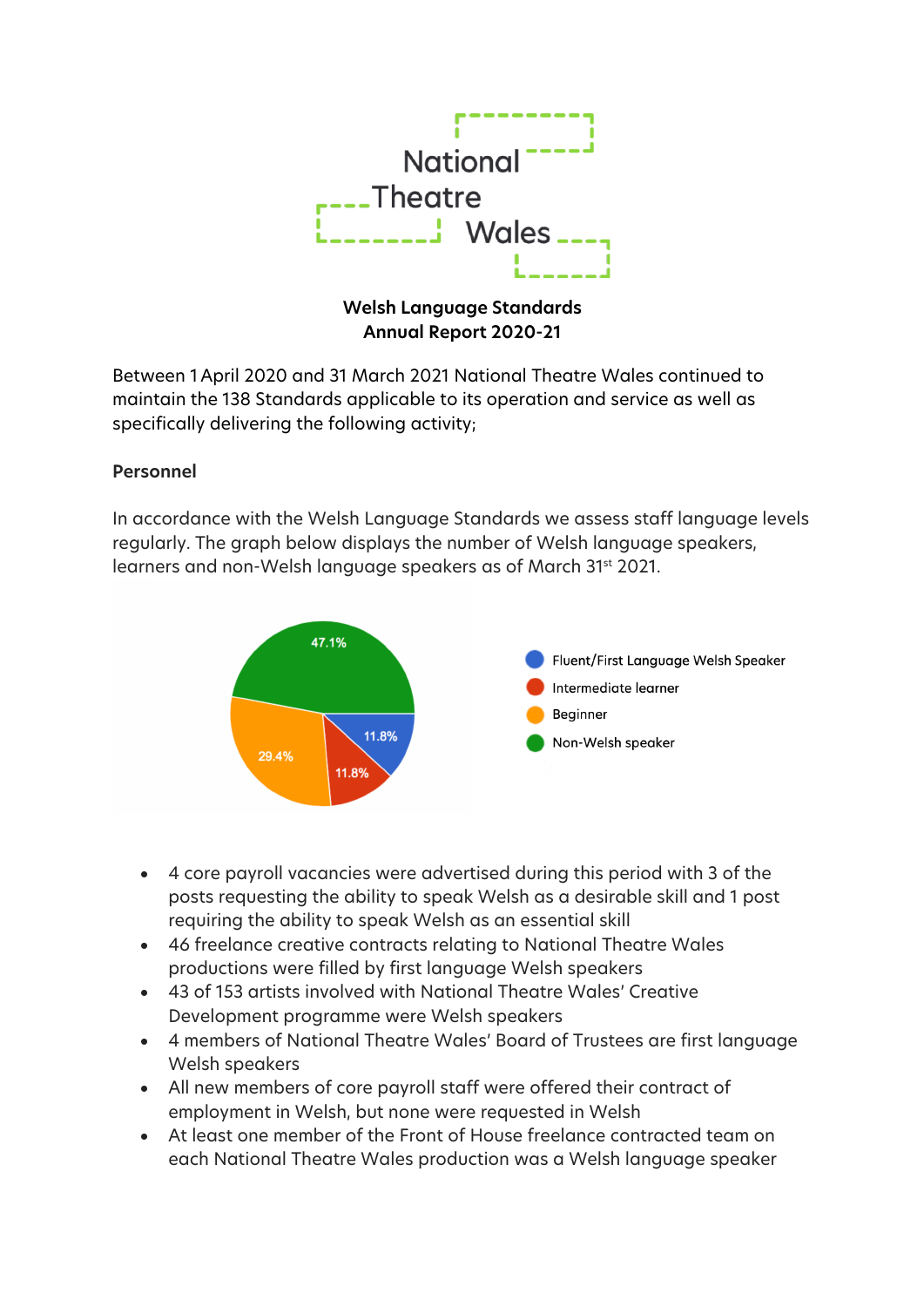# **Training**

- All core members of staff were offered Welsh language training and improvement courses, with no take up
- Staff were also signposted during the year to the availability of short online training resources provided by 'learnwelsh.cymru'

## **Administration**

- All National Theatre Wales policies, forms and guidance, including the Staff Handbook, are available in the Welsh language
- All public facing signage used for National Theatre Wales' artistic productions is bilingual
- The annual Statutory Accounts are published in the Welsh language and made available to the public via National Theatre Wales' website (www.nationaltheatrewales.org)

## **Other Events**

- Go Tell The Bees Simple Act Mission Boards were bilingual
- All TEAM posters and any written text have been bilingual, as have all Facebook posts & text on TEAM videos
- TEAM educational resources are bilingual
- TEAM are working currently on launching a bilingual interactive app
- Some school workshops have been delivered bilingually and secondary school pupils in Pembrokeshire have been working on a durational, bilingual poem
- Simultaneous translation services have been offered in all recent virtual TEAM workshops but have not had any individuals using this service yet

## **Communications**

- Promotional leaflets, show programmes, posters, newsletters and e-news bulletins were provided or published in the Welsh language first, followed by the English language
- National Theatre Wales continued to utilise the services of a freelance Welsh language translator on a monthly retainer, enabling a strong relationship with the translator and swift responses to translation requests
- Press releases from National Theatre Wales were sent and published with the Welsh language provided before the English

## **Complaints/Enquiries**